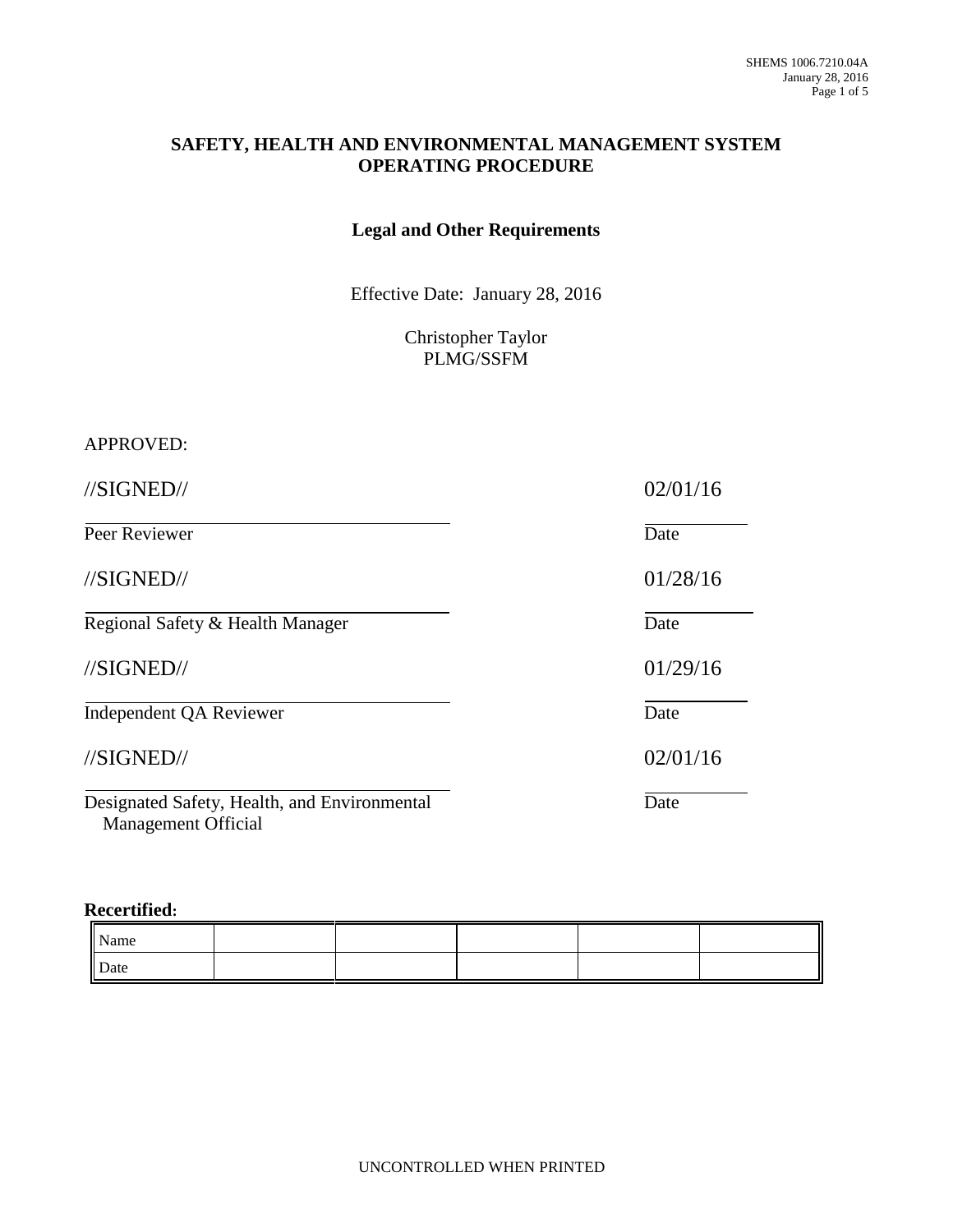# **TABLE OF CONTENTS**

| Section<br><b>Section Title</b> | Page |
|---------------------------------|------|
|                                 |      |
|                                 |      |
|                                 |      |
|                                 |      |
|                                 |      |
|                                 |      |
|                                 |      |

**ATTACHMENTS:** None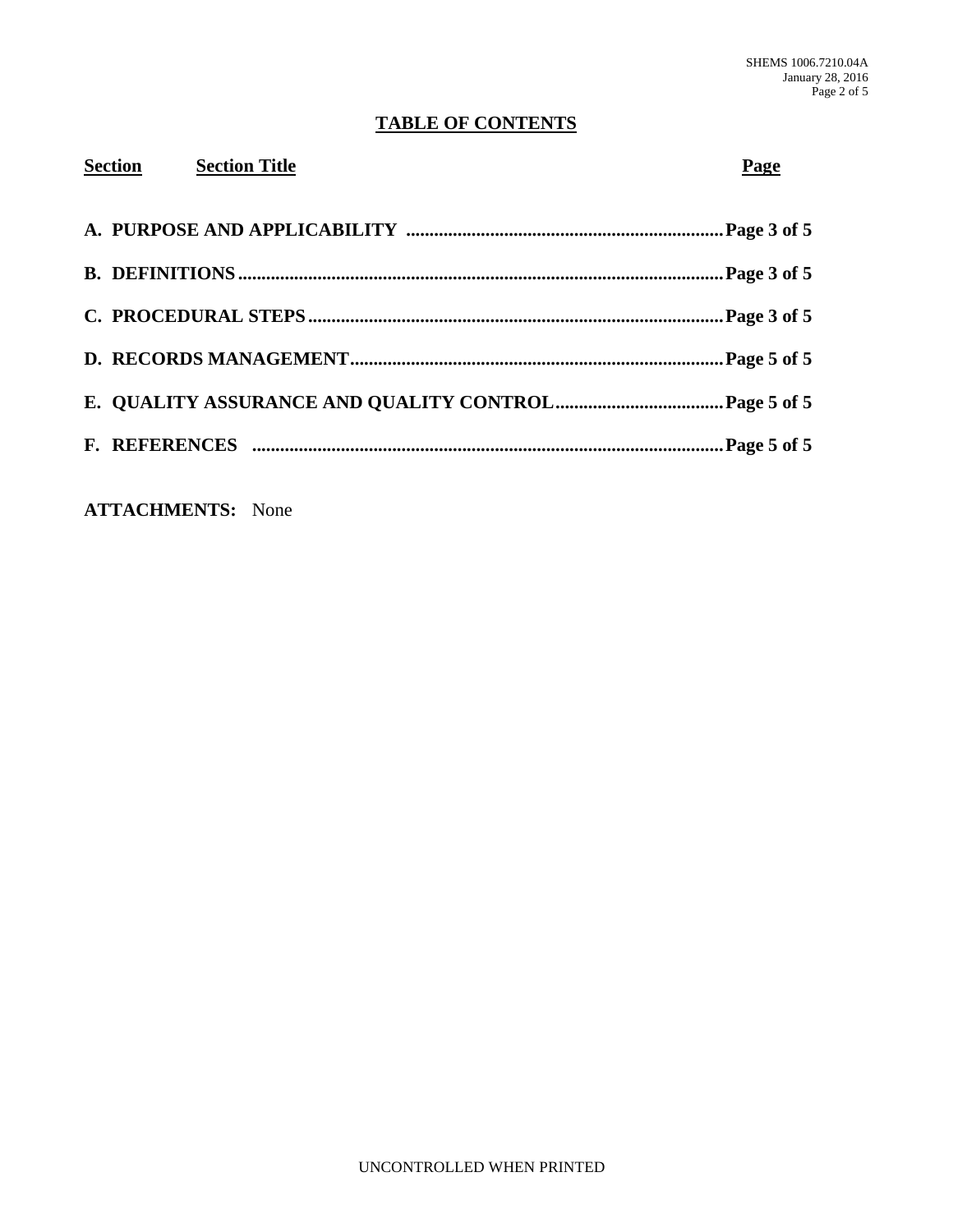# **A. PURPOSE AND APPLICABILITY**

The purpose of this Operating Procedure (OP) is to establish a uniform procedure for identifying and having access to the legal and other requirements that govern EPA Region 7's activities, products, and services (*e.g.,* processes, jobs, or tasks). The final list of the Region's legal and other requirements is used in the identification of its significant environmental aspects (EMS 1006.7210.01), the development and implementation of its Safety and Health Management System (SHMS), and in the development of its objectives, targets, and programs for the Environmental Management System (EMS) and SHMS (SHEMS 1006.7210.05). This OP applies to all areas within the stated scope of the EPA Region 7 SHMS and EMS.

# **B. DEFINITIONS**

All definitions may be found in the document titled *US Environmental Protection Agency Region 7 Safety, Health, and Environmental Management System Terms and Definitions* (SHEMS 1006.9000.02) contained in the Region's EMS & SHMS Manuals. For the purposes of this OP, the following terms apply:

- Activity, Product, or Service
- Code of Federal Regulations (CFR)
- Environmental Aspect
- Environmental Impact
- Federal Register
- Hazard
- Job Hazard Analysis (JHA)
- Legal Requirement
- Management Program (MP)
- Other Requirement
- Risk
- Significant Environmental Aspect

### **C. PROCEDURAL STEPS**

- 1. The EMS Coordinator and SHMS Coordinator, with assistance from their Associate Coordinators and the Regional Safety & Health Manager (RSHM – SHMS only), will develop the Legal and Other Requirements List by completing the following tasks:
	- a. For the EMS, review the Region's draft Aspect-Process-Management Program (APMP) Matrix to determine if there are new significant environmental aspects (SEAs) and/or management programs (MP) or changes in the processes that contribute to them that could potentially change the most recent version of the Region 7 Legal and Other Requirements List (see EMS 1006.7210.01, *Significant Environmental Aspects*).

For the SHMS, review the Region's activities, products, and services (*i.e.,* processes) identified in the APMP, along with the resulting hazards and risks identified through the Job Hazard Analysis (JHA) process (see SHMS 1006.7210.01, *Hazard Identification, Risk Assessment and Determining Controls*), to determine which safety and health disciplines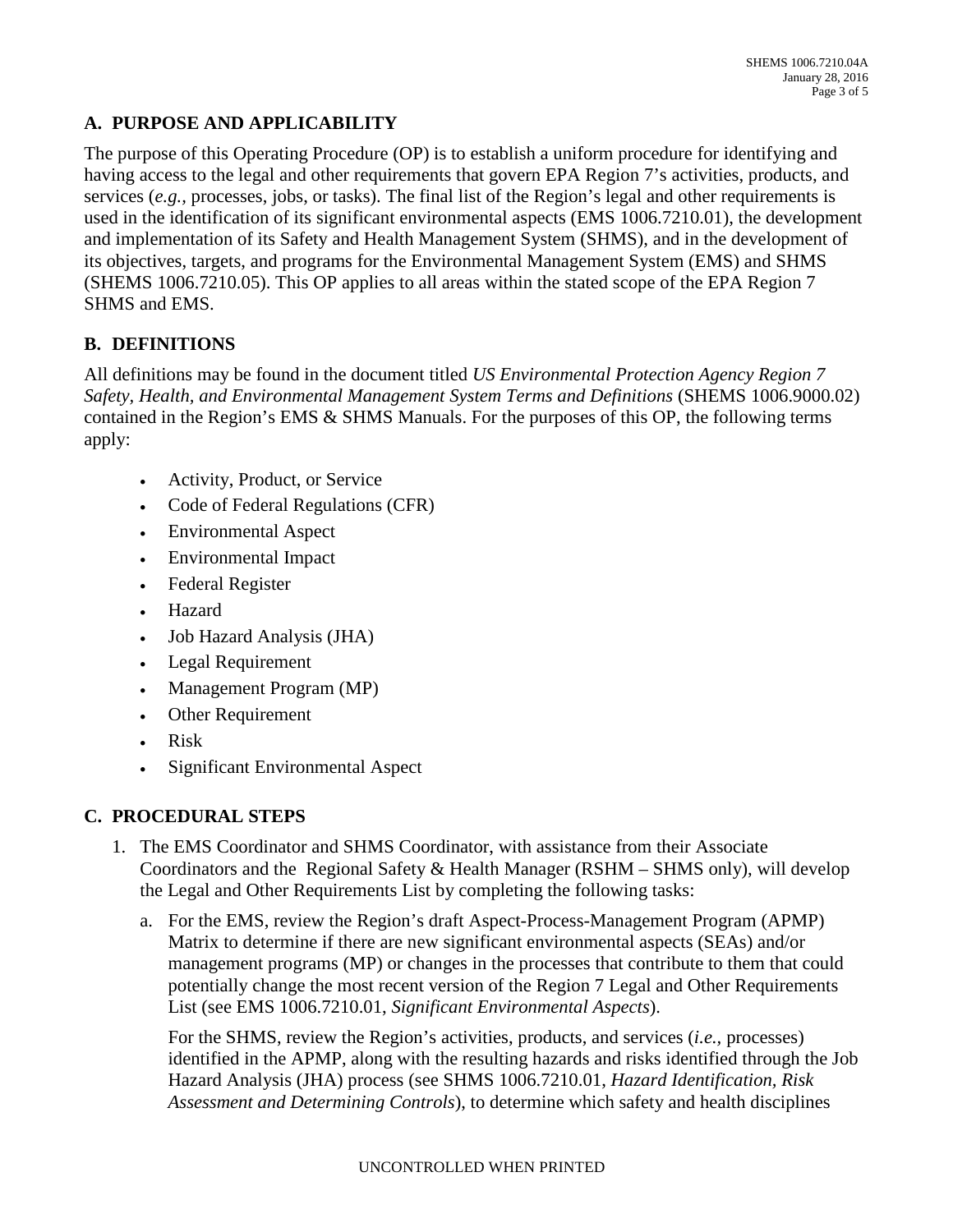(*e.g.,* respiratory protection, ergonomics, industrial hygiene, and hazardous materials/hazardous waste) are applicable to them. Next review the legal and other requirements currently identified in these safety and health disciplines to determine their continued applicability and the potential to broaden the list to include new requirements.

- b. Create a draft Region 7 Legal and Other Requirements List for the system and forward it to the designated Compliance-Focused Subject Matter Experts (SMEs – EMS only) and/or Management Program (MP) Leads (EMS and SHMS) for review/update; if no changes were made, then provide them with the most current list from the previous management system cycle. In conducting the update, the Program Managers and SMEs should consider:
	- (1) Federal, state, and local government statutes, regulations, policies, and permits;
	- (2) EPA and General Services Administration (GSA) guidance documents including policies, procedures, and memorandums;
	- (3) Region 7 guidance documents including policies, procedures, and memorandums; and
	- (4) National and international performance and guidance documents.

Copies of the legal and other requirements may be obtained from many sources including, but not limited to:

- (1) The National Archives Web site (statutes, Federal Register, Code of Federal Regulations (CFRs));
- (2) State, local county, and municipality Web sites;;
- (3) Headquarters EPA's Web sites;
- (4) Region 7's R7@Work Intranet and SharePoint sites;
- (5) SME and Program Manager files; and
- (6) EMS Coordinator, SHMS Coordinator, and RSHM files.

NOTE: It is Region 7's policy to *not* view Federal statutes, Executive Orders, and similar instruments that are directed toward the Federal Government as a whole, or specifically to the U.S. Environmental Protection Agency (EPA), as a legal or other requirement. Since their intent is to manage these operations at the Federal Government level, EPA's Safety and Sustainability Division (SSD) responds to them by establishing goals, which are in turn distributed across the Region's and other parts of the organization as Agency-wide policies, procedures, and objectives (goals). As such, Region 7 will include applicable policies and procedures in its list of legal and other requirements, and consider adopting EPA goals during the process of establishing its objectives and programs under SHEMS 1006.7210.05. In addition, the list should include only those requirements that are specifically applicable to the Region. For example, even though the Region's hazardous waste management requirements have their origin in Federal statute (*i.e.,* the Resource Conservation and Recovery Act (RCRA)) and regulations promulgated in Title 40 Code of Federal Regulations (CFR), the State of Kansas has been delegated by USEPA the authority to administer the hazardous waste program. Therefore, the applicable Kansas Administrative Regulations (KARs) are the governing regulations for the Region's operations and are the specific regulations included in the list.